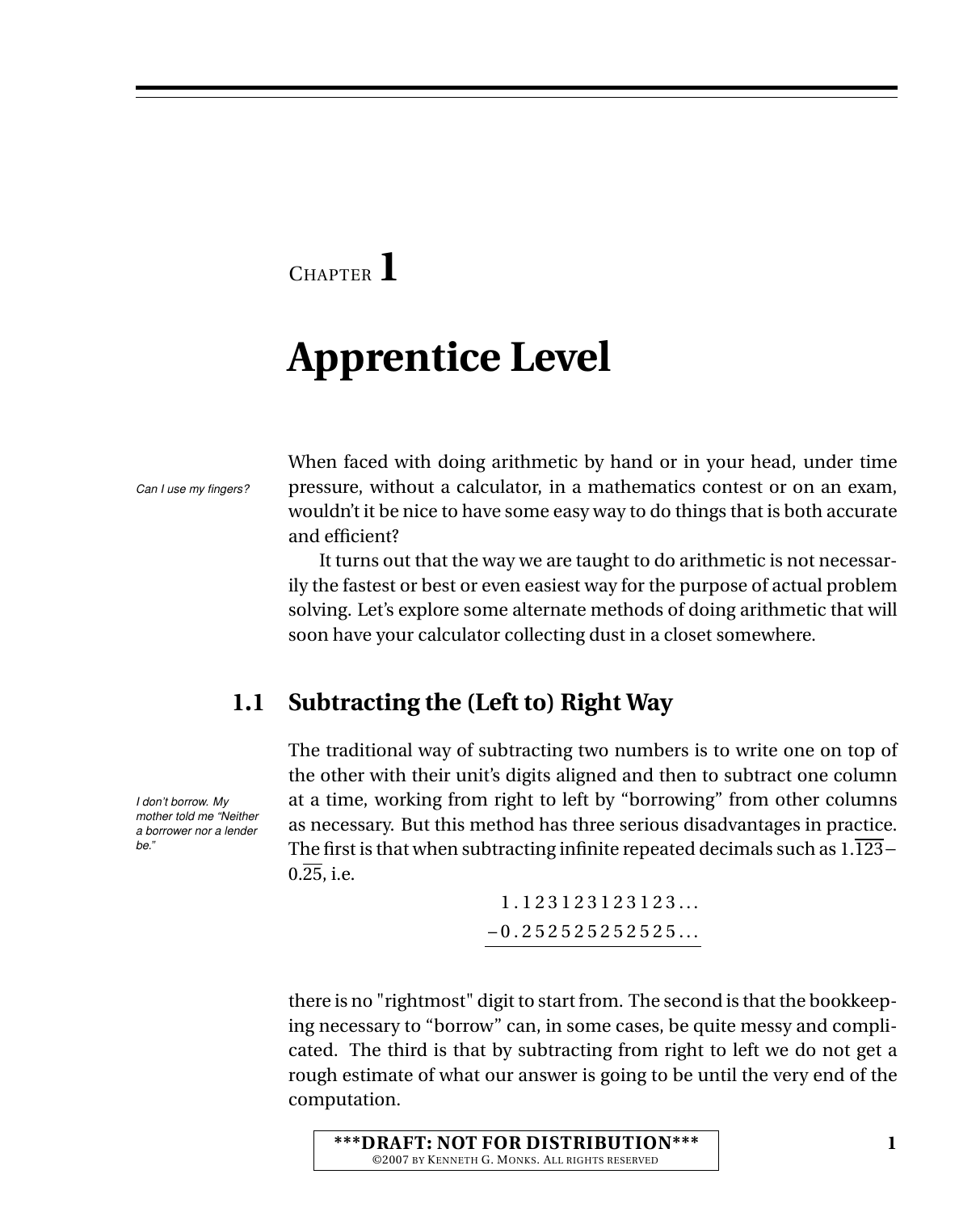It is possible to eliminate all of these problems by subtracting in a completely different way, using what we will call the *Left-to-Right* method. To use this method we begin the same way as the traditional method, writing the numbers on top of each other with their unit's digits aligned.

Whenever we do this there can be three flavors of digit columns:

- *Good columns*: the digit on top is larger than the digit on the bottom
- *Bad columns*: the digit on top is smaller than the digit on the bottom
- *Invisible columns*: the two digits are equal

For example,  $\frac{5}{2}$  is a Good column,  $\frac{3}{7}$  is a Bad column, and  $\frac{4}{4}$  is an Invisible column. Since both Good and Bad columns are not Invisible, we will say they are *Visible*.

Each column is then subtracted individually, using *mod ten arithmetic*. In other words, whenever the result is negative we add ten to it (or equivalently, we add ten to the top digit before subtracting the bottom digit whenever the top digit is smaller than the bottom digit). However, there is one catch. Regardless of whether the column we are subtracting is Good, Bad, or Invisible, we incur a *penalty point* and must decrease our answer for that column by one (still working mod ten) *if the first Visible column to its right is Bad*. This penalty is not incurred if there are no Visible columns to the right of the column being subtracted.

#### **Left-to-Right Subtraction**

Any digit of *a* −*b* can be computed by subtracting the corresponding digits in *a* and *b* mod ten and decreasing by one mod ten whenever there is a Bad column that is the first Visible column to the right of the column being subtracted.

For example, if we want to compute

154399223764075−24891803595078

we begin as usual by placing the first number on top of the second, with their unit's digits lined up.

> 1 5 4 3 9 9 2 2 3 7 6 4 0 7 5 – 2 4 8 9 1 8 0 3 5 9 5 0 7 8

**\*\*\*DRAFT: NOT FOR DISTRIBUTION\*\*\*** ©2007 BY KENNETH G. MONKS. ALL RIGHTS RESERVED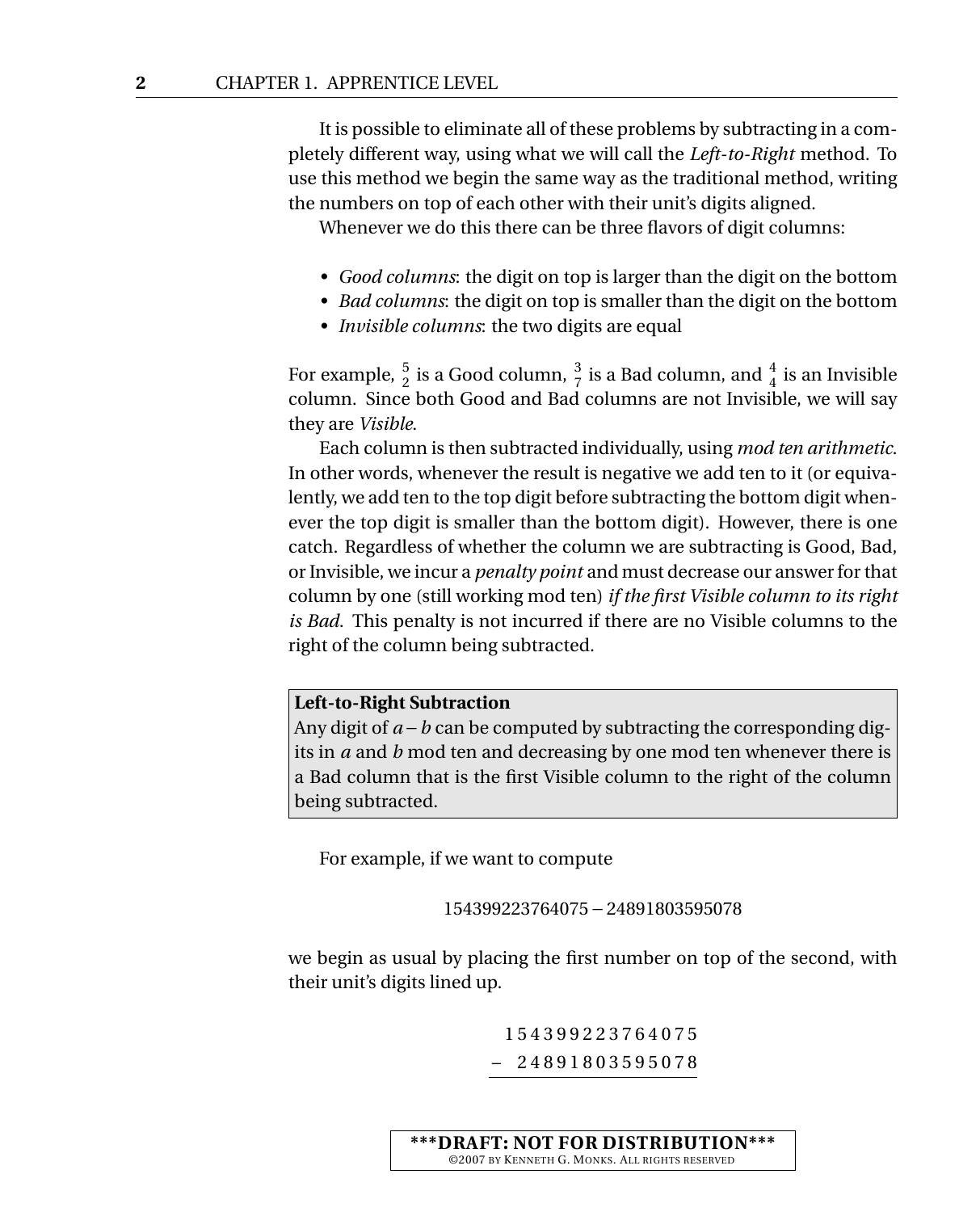Notice that in this example, some columns are Good, some are Bad, and some are Invisible.

> Bad<br>
> Bad<br>
> → Bad<br>
> → Bad<br>
> → Bad<br>
> → Bad<br>
> → Bad<br>
> → Bad<br>
> → Bad<br>
> → Bad<br>
> → Bad<br>
> → Bad<br>
> → Bad<br>
> → Bad<br>
> → Bad<br>
> → Bad<br>
> → Bad<br>
> → Bad<br>
> → Bad<br>
> → Bad<br>
> → Bad<br>
> → Bad<br>
> → Bad<br>
> → Bad<br>
> → Bad<br>
> → Bad<br>
> → Bad<br>
> → Bad<br>
> → Bad<br>
> → Bad<br>
> → Bad<br>
> → Bad<br>
> → 1 5 4 3 9 9 2 2 3 7 6 4 0 7 5 − 2 4 8 9 1 8 0 3 5 9 5 0 7 8

*So why is it called the* We can now compute any digit of the answer directly. This can be use-<br>Left-to-Right method? ful if we only require certain digits of the answer as opposed to the entire answer. But in most situations where we want to compute the entire answer, or just a good estimate of the answer, it makes more sense to start *Oh, that's why!* with the leftmost column and work our way from left to right.

> So in this example we could begin with the first column on the left. Since a missing digit can be considered to be zero, we think of this column as  $\frac{1}{0}$ . The first Visible column to its right is  $\frac{5}{2}$ , which is Good. So the first (leftmost) digit in the answer is 1−0, or 1.

Writing this down,

1 5 4 3 9 9 2 2 3 7 6 4 0 7 5 – 2 4 8 9 1 8 0 3 5 9 5 0 7 8 1

we can move to the next column,  $\frac{5}{2}$ . Since the  $\frac{4}{4}$  column is invisible, the first Visible column to its right is  $\frac{3}{8}$ , which is Bad. So the penalty point rule applies. We subtract 5 − 2 to get 3, and then decrease this by one because of the penalty point. So the second digit from the left in our answer is 2.

> 1 5 4 3 9 9 2 2 3 7 6 4 0 7 5 – 2 4 8 9 1 8 0 3 5 9 5 0 7 8 1 2

The next column we encounter is  $\frac{4}{4}$ . The first Visible column to its right is still the Bad column  $\frac{3}{8}$ . So the penalty point rule applies again. We subtract 4 − 4 to get 0, and then decrease this by one to get −1 which we add ten to to get 9 for the next digit (alternatively we can add ten to the 0 before subtracting the 1).

Continuing to the right we find that the first Visible column to the right of  $\frac{3}{8}$  is  $\frac{9}{1}$ , which is Good, so no penalty point is applied and the next digit of

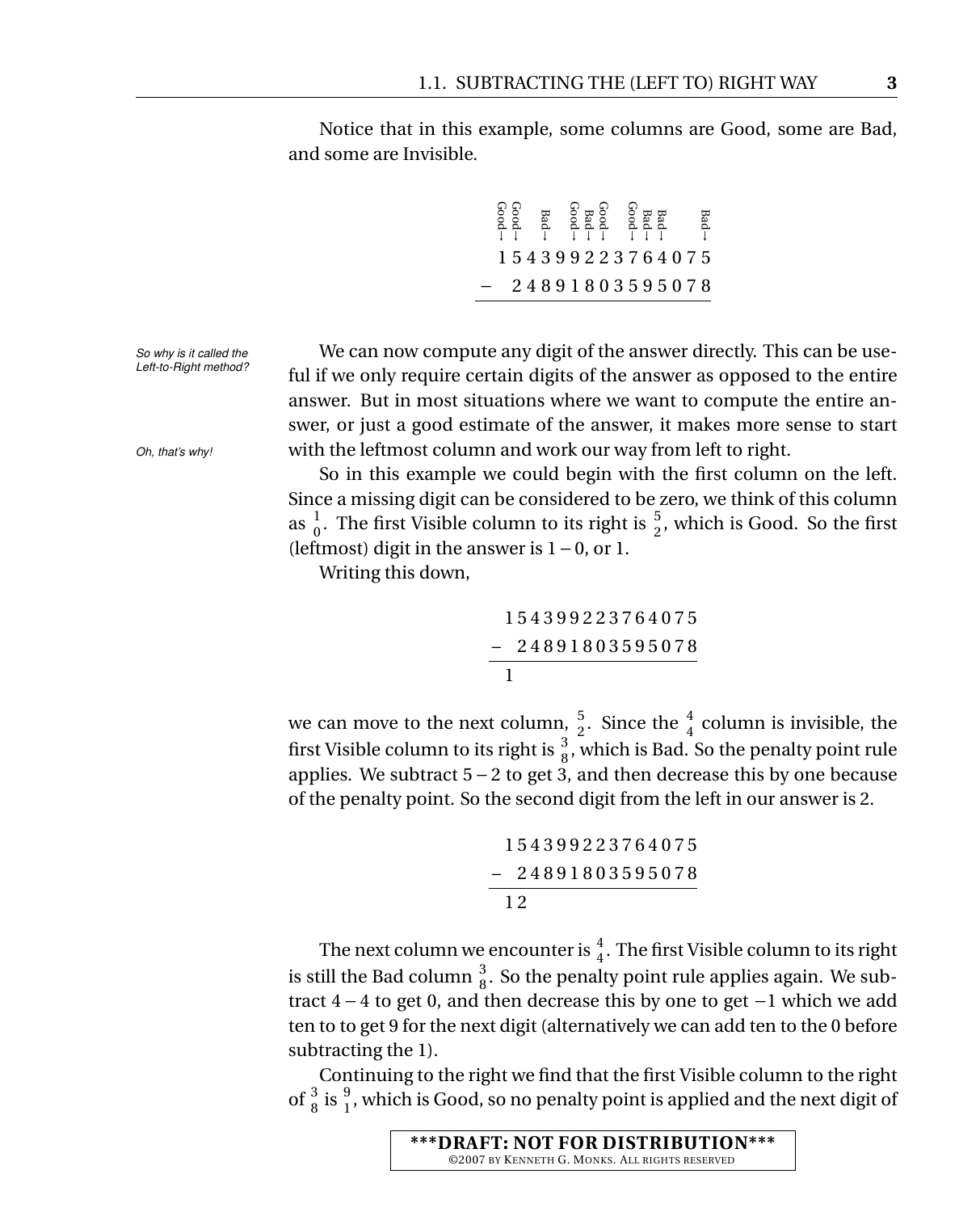the answer is obtained by subtracting 3−8 which is −5. But as this result is negative we add ten to it to get 5.

So after computing the first four digits we have

1 5 4 3 9 9 2 2 3 7 6 4 0 7 5 – 2 4 8 9 1 8 0 3 5 9 5 0 7 8 1 2 9 5

Let's pause at this point to notice that by computing this messy subtraction from left to right, we have already obtained an estimate of the answer with four significant digits: 129500000000000. So if a good approximation is all we need, then we are already done.

If we require the entire answer, we can continue in this manner to obtain the rest of the digits. The only remaining columns that will not incur a penalty point are  $\frac{9}{9}, \frac{2}{0}$  $\begin{smallmatrix} 2 & 3 \\ 0 & 3 \end{smallmatrix}$  $\frac{3}{3}$ , and  $\frac{5}{8}$ . Note that  $\frac{5}{8}$  does not incur the penalty point because there is no Bad column which is the first Visible column to *Right on!* its right (because there are no columns to its right!)

> We can continue in this manner to get the remaining digits in the answer. See if you can finish the calculation yourself (Problem 1).

> The fact that we can compute the digits of the answer in any order can be quite useful, as illustrated by the following example.

> **Example 1** *Let x and y be the digits indicated in the following subtraction problem. What is*  $x + y$ ?

$$
\frac{50631019}{-42633015}
$$
  
x y

SOLUTION. Since the first Visible column to the left of  $\frac{6}{6}$  is the Bad column 1  $\frac{1}{3}$  the penalty applies, so instead of 6 – 6 = 0 the value of *x* is one less than that mod ten. So  $x = 9$ . For *y* we notice that there is no Bad column to the right of  $\frac{1}{3}$  so that *y* is 1 – 3 mod ten. So *y* = 8. Thus *x* + *y* = 9 + 8 = 17.

Answer:  $\boxed{17}$ 

Notice that we did not have to compute the rest of the digits in order to answer this question.

 $\blacksquare$ 

The Left to Right method of subtraction does explicitly what many problems solvers often do implicitly in their heads when faced with a subtraction problem. For example, when asked to compute the difference 1000 −

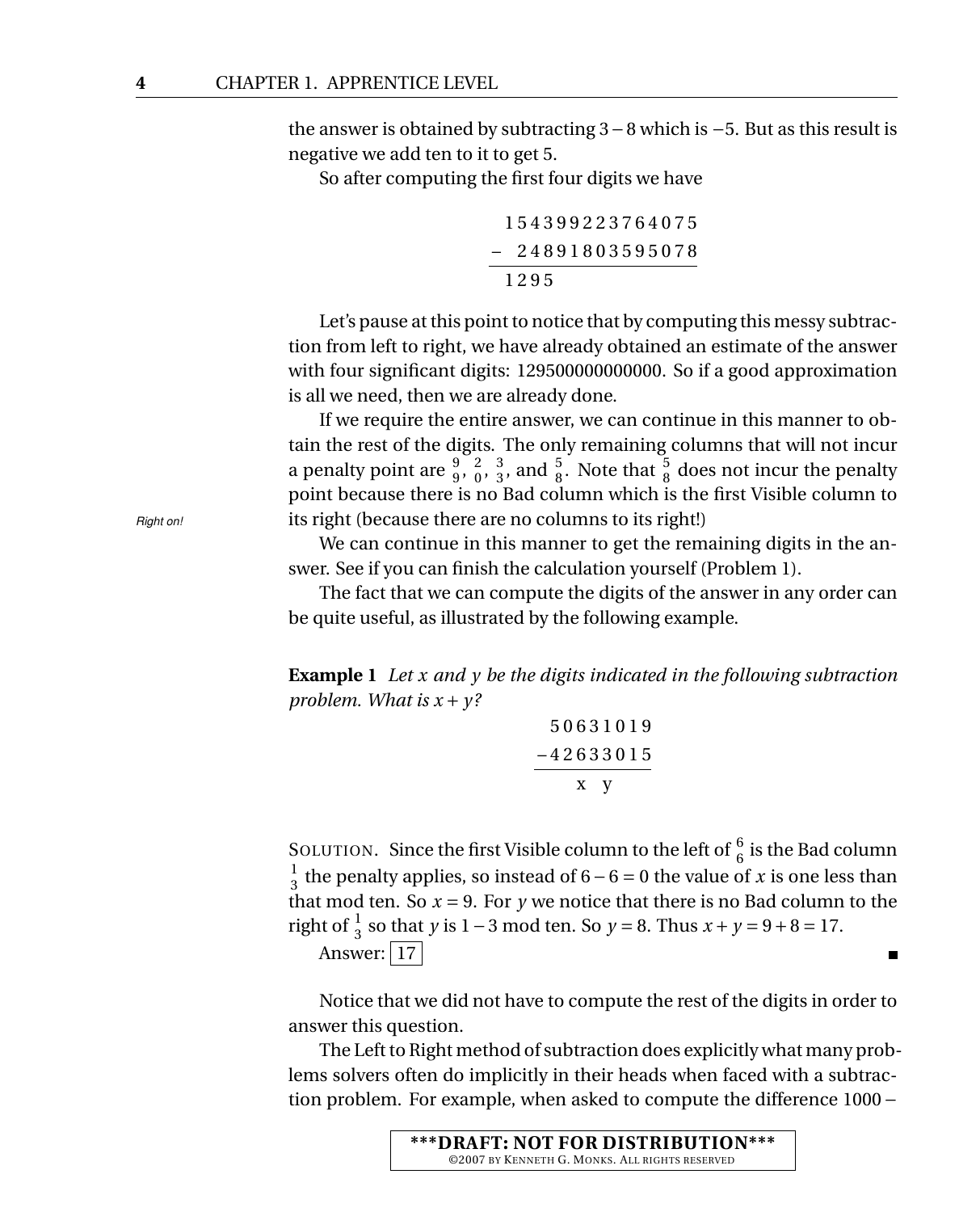234 we might do this mentally as follows: "200 less than 1000 is 800, and 30 more below that is 770, and 4 below that is 766". In this method, the solver is working from left to right, obtaining the most significant information first and filling in the details as they proceed.

In situations like this, where the particular numbers involved in a sub*like* <sup>1234</sup>−<sup>0</sup> <sup>=</sup>? traction problem are small or nice in some way, and we can see some clever fast efficient trick to compute the difference in your head, the full left to *or the left to right tool for* right subtraction method might be overkill. We should always use the right *the left to right situation*? tool for the right situation.

### **Your Turn!**

Use the Left-to-Right subtraction method to answer the following questions. Resist the urge to use your more familiar method of right to left subtraction! Don't compute any more digits than are necessary to answer the question being asked.

**Problem 1** *Complete the calculation of*

154399223764075−24891803595078

*that we started above by computing the remaining digits from left to right. Then check your answer by adding your answer to the smaller number to verify that you get the larger. Finally write a farewell note to subtraction by the traditional right-to-left method and say goodbye to it forever!*

**Problem 2** *Compute*

1 2 3 4 5 6 7 8 9 0 – 9 8 7 6 5 4 3 2 1

**Problem 3** *Compute the exact value of*  $0.\overline{123} - 0.\overline{98}$ *. Use the overbar to indicate repeating digits.*

**Problem 4** *Compute the following (a) to five significant digits and (b) exactly.*

> 5 0 8 7 9 0 0 5 – 8 8 2 0 1 3

**\*\*\*DRAFT: NOT FOR DISTRIBUTION\*\*\*** ©2007 BY KENNETH G. MONKS. ALL RIGHTS RESERVED